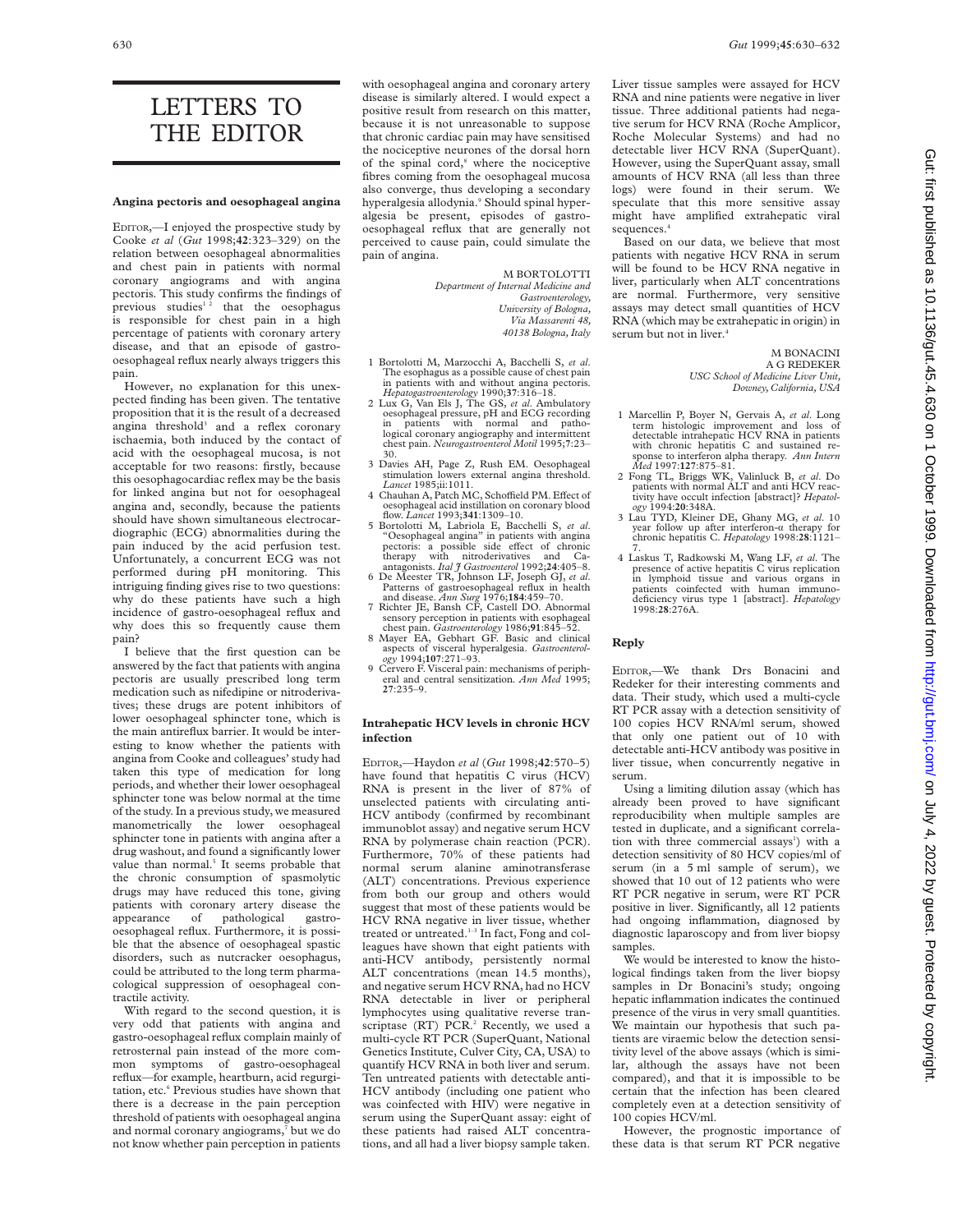patients, with chronic HCV infection, need to be followed up for an indefinite period because there is no indication that they are immune from progressive liver disease in the future.

> G H HAYDON *Department of Medicine, Royal Infirmary of Edinburgh, Edinburgh, UK*

1 Hawkins A, Davidson F, Simmonds P. Comparison of plasma loads among individuals infected with hepatitis C virus genotypes 1, 2 and 3 by quantiplex HCV RNA assay versions 1 and 2, quantiplex HCV RNA assay versions 1 and 2, Roche Monitor assay, and an in-house limiting dilution method. *J Clin Microbiol* 1997;**35**:187– 92.

## **Is exposure to a patient with Crohn's disease an environmental factor for developing the disease?**

EDITOR,—A recent study of intestinal permeability in patients with Crohn's disease, their spouses, and first degree relatives, has concluded that baseline permeability is influenced by environmental factors, whereas permeability provoked by acetylsalicylic acid is genetically determined (*Gut* 1999;**44**:96– 100). The significance of increased intestinal permeability is still unclear, but animal models show that it may be an early event in the inflammatory process, suggesting that environmental and hereditary factors interact in the pathogenesis of Crohn's disease.

This study also observed that baseline permeability in relatives who were not living with the patient with Crohn's disease at the time of diagnosis, or at the time of the permeability test, was considerably less abnormal than that of relatives who lived with the patient. Similarly, a subcategory of spouses who had lived with their Crohn's disease partners since before diagnosis, had a higher percentage of increased permeability than other spouses.

Previously, increased occurrence of Crohn's disease in a patient's relatives has been assumed to be indicative of genetic predisposition, and has not been linked to frequency of contact. A study of clusters of cases from the same family suggested that, based on a temporal succession of presentations, an infectious microorganism might be involved.<sup>1</sup> Several studies have proposed that spouses of patients with Crohn's disease show a higher frequency of the disease than expected $2-4$ ; however, these studies were based on estimates of disease prevalence and could be influenced by under-reporting of such cases. Clusters of unrelated patients with Crohn's disease who shared a close relationship or lived in the same community before developing the disease have also been reported.<sup>5</sup>

Finally, a study of disease transmission in animal models also indicated that Crohn's disease may have an infectious aetiology. It showed consistently that animals inoculated with isolates from patients with Crohn's disease developed chronic intestinal inflammation, whereas animals inoculated with isolates from patients with ulcerative colitis or other gastrointestinal diseases did not<sup>7</sup>; this inflammation could be prevented by addition of an antibiotic (ampicillin) to the inoculate.

The establishment of a positive correlation between intestinal permeability in spouses and relatives and the length of association and frequency of contact with patients with Crohn's disease could resolve whether development of the disease is due to this environmental factor. Thus, it may be useful to perform an observational study which compares the frequency, length, and nature of contact between all first degree relatives and the patient with Crohn's disease. Soderholm *et al*'s study of intestinal permeability included only 34 of 123 first degree relatives of 39 patients with Crohn's disease, because many relatives had little social contact with the patients. It is only through an exhaustive search for all relatives that frequency of contact between patients with Crohn's disease and relatives who have the same genetic predisposition towards the disease can be linked to the risk of developing the disease. Such a study may also resolve whether earlier onset of the disease in familial cases, compared with time of onset in people who develop Crohn's disease independently, is caused by genetic anticipation or environmental factors.

> M ALIC *1754 S Grant #4 San Mateo, CA 94402, USA*

- 1 Van Kruiningen HJ, Colombel JF, Cartun RW, *et al*. An in-depth study of Crohn's disease in two French families. *Gastroenterology* 1993;**104**:351–60.
- 2 Lobo AJ, Foster PN, Sobala GM, *et al*. Crohn's disease in married couples [letter]. *Lancet* 1988;i:704–5.
- 3 Bennett RA, Rubin PH, Present DH, *et al*. Frequency of inflammatory bowel disease in offspring of couples both presenting with<br>inflammatory bowel disease. *Gastroenterology* 1991;**100**:1638–43.
- 4 Comes MC, Gower Rousseau C, Colombel JF, *et al*. Inflammatory bowel disease in married couples: 10 cases in Nord Pas De Calais region of France and Liege county of Belgium. *Gut* 1994;**35**:1316–18.
- 5 Allan RN, Pease P, Ibbotson JP. Clustering Crohn's disease in a Cotswold village. *Q J Med* 1986;**59**:473–8.
- 6 Aisenberg J, Janowitz HD. Cluster of inflamma-tory bowel disease in three close college friends? *J Clin Gastroenterol* 1993;**17**:18–20.
- 7 Simonowitz D, Block GE, Riddell RH, *et al*. Inflammatory tissue reaction in rabbit bowel injected with Crohn's homogenates. *Am J Surg* 1979;**138**:415–17.
- 8 Donnelly BJ, Delaney PV, Healy TM. Evidence for a transmissible factor in Crohn's disease. *Gut* 1977;**18**:360–3.

#### **Reply**

EDITOR,—We thank Dr Alic for his interesting comments on our study of intestinal permeability in relatives and spouses of patients with Crohn's disease. We agree that Crohn's disease may be part of an infectious process, and our study does not contradict this hypothesis. One of our conclusions was that baseline permeability may be a function of unknown environmental factors that could be directly related to contact with, or factors shared with, the patients with Crohn's disease—for example, an infectious agent or dietary factors.

As Dr Alic suggests, we have further analysed the relation between length of exposure of the spouses and relatives to the patients with Crohn's disease and baseline permeability in these people (table 1). We found that all spouses with an increased baseline permeability (above the 95th percentile of controls) had lived with their Crohn's disease partner for more than 10 years. However, a study of the relatives showed that there was no link between length of time living with the patient and baseline permeability. Neither group showed any correlation between permeability after ingestion of acetylsalicylic acid and time of exposure to patients.

*Table 1 Number of spouses with high and low baseline intestinal permeability in relation to duration of cohabitation with patients with Crohn's disease*

|                    | Normal<br>L:M | High<br>L:M | <b>Total</b> |
|--------------------|---------------|-------------|--------------|
| Less than 10 years |               |             |              |
| More than 10 years | 8             | $5*$        | 13           |
| Total              | 17            | 5           | 22.          |

Permeability is expressed as the lactulose:mannitol ratio (L:M). \*Increased number compared with less than 10 years; p=0.054; Fisher's exact test.

We also agree that a search for all the relatives of all of our patients with Crohn's disease would provide more information. A group from Belgium has performed a thorough study of all relatives of a group of such patients<sup>1</sup>; they showed increased baseline permeability in subgroups of both first degree relatives and spouses, and suggested a common environmental factor as the cause. In conclusion, we cannot exclude a transmissible factor as the cause of increased baseline permeability, although it is not known whether this accounts for permeability provoked by acetylsalicylic acid, although our data do not indicate an environmental cause.

Does the increase in baseline, and/or provoked, permeability predispose the spouse or relative towards developing Crohn's disease? This is a different and more difficult issue to tackle. It has yet to be established whether a sustained increase in intestinal permeability can trigger inflammation, but circumstantial evidence is in favour of this as a possible mechanism. Knockout mice which are deficient in N-cadherin (an adhesion molecule important for epithelial structure) develop intestinal inflammation that resembles Crohn's disease.<sup>2</sup> Moreover, we have found that inflammation in recurrent Crohn's ileitis is preceded by increased epithelial permeability to proteins.<sup>3</sup> However, further studies are needed to explain the pathogenic importance of increased epithelial permeability to the development of mucosal inflammation in Crohn's disease.

In the past 10 years, several studies have shown subgroups of relatives with increased baseline permeability, $4-8$  and four studies have shown increased mucosal reactivity to nonsteroidal anti-inflammatory drugs in first degree relatives.<sup>9-12</sup> A multicentre follow up study of the relatives included in these studies could discover whether relatives with increased baseline and/or stimulated permeability will eventually contract disease.

> J D SODERHOLM G OLAISON R SJODAHL *Department of Surgery, University Hospital, S-581 85 Linkoping, Sweden*

- 1 Peeters M, Geypens B, Claus D,*et al*. Clustering of increased small intestinal permeability in families with Crohn's disease. *Gastroenterology* 1997;**113**:802–7.
- 2 Hermiston ML, Gordon JI. Inflammatory bowel disease and adenomas in mice expressing a dominant negative N-Cadherin. *Science* 1995;
- 
- 270:1203-7.<br>
Söderholm JD, Holmgren Peterson K, Olaison G, *et al.* Epithelial permeability to proteins in the non-inflamed ileum of Crohn's disease.<br> *Gastroentrology* 1999;117:65-72.<br>
4 Ainsworth M, Eriksen J, Rasmussen *Scand J Gastroenterol* 1989;**24**:993–8.